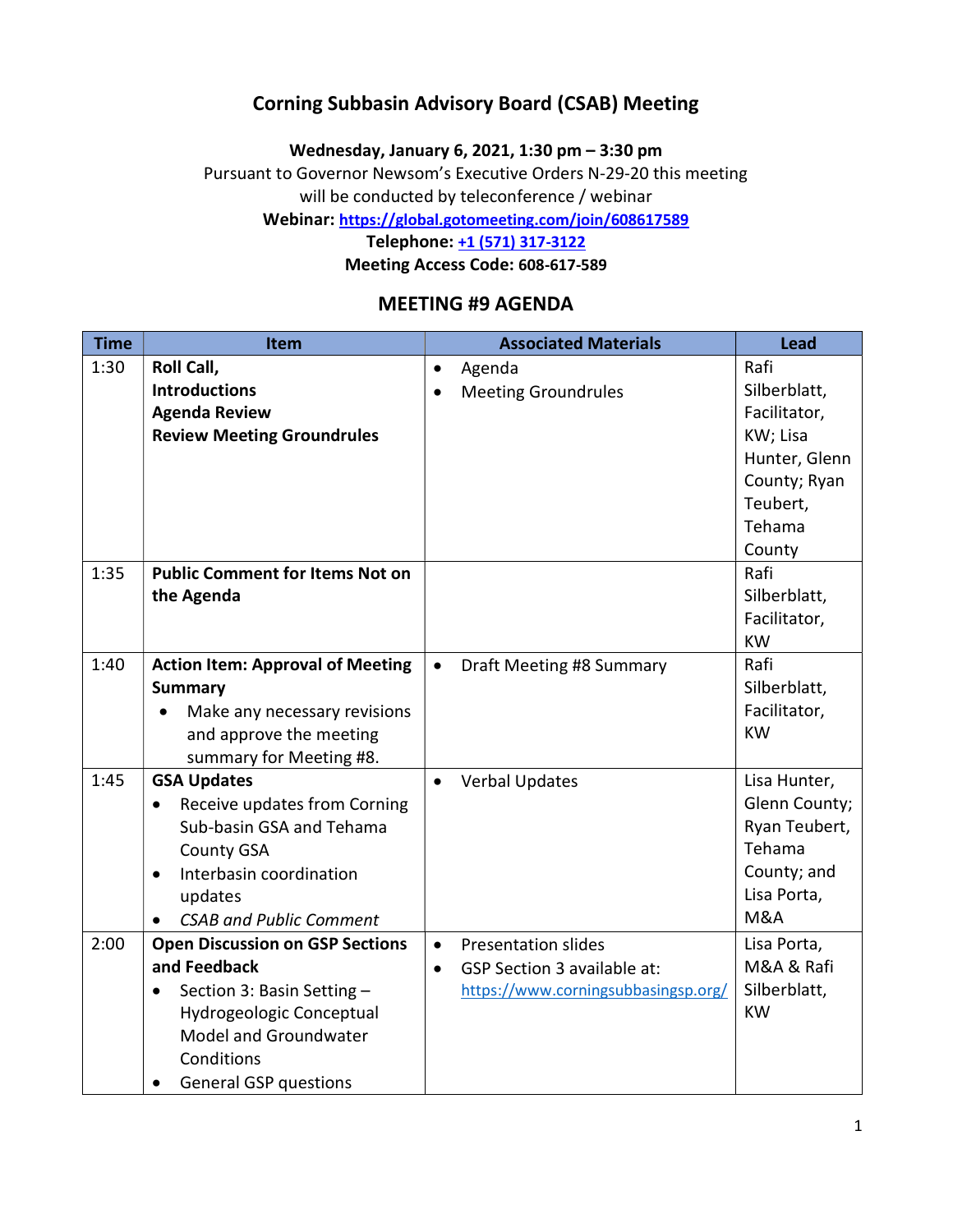| <b>Time</b> | <b>Item</b>                                                                                                                                                                         | <b>Associated Materials</b>         | <b>Lead</b>                                     |
|-------------|-------------------------------------------------------------------------------------------------------------------------------------------------------------------------------------|-------------------------------------|-------------------------------------------------|
|             | Discussion and feedback from<br>$\bullet$<br>CSAB<br><b>Public comment</b><br>$\bullet$                                                                                             |                                     |                                                 |
| 3:15        | <b>Next Steps</b><br>Review general GSP updates<br>Review action items and<br>$\bullet$<br>agenda for upcoming meeting<br><b>CSAB discussion and Public</b><br>$\bullet$<br>comment | <b>CSAB Schedule and Objectives</b> | Rafi<br>Silberblatt,<br>KW & Lisa<br>Porta, M&A |
| 3:30        | <b>Adjourn</b>                                                                                                                                                                      |                                     |                                                 |

# Meeting Groundrules

Participants will observe the following meeting groundrules to guide their behavior and comment process. Participants will:

- 1. Observe Brown Act requirements.
- 2. Seek to understand and respect opposing views.
- 3. Keep comments and discussion succinct and focused on meeting objectives.
- 4. Observe the following public comment groundrules:
	- a. The public will have an opportunity to comment on items that are not on the agenda.
	- b. Each public comment will be limited to three minutes.
	- c. CSAB members are not required to respond to any issues raised during the public comment period and may not take any action on such issues other than to refer the item or schedule the issue(s) for a future agenda.
	- d. For virtual meetings, when a member of the public wants to join the comment queue, they can either indicate in the Chatbox of the webinar or let the facilitator know verbally if they are only on the audio portion of the teleconference.
	- e. Comments will be taken in the order that they are received.

## Webinar Link and Teleconference

Please join my meeting from your computer, tablet or smartphone. https://global.gotomeeting.com/join/608617589 You can also dial in using your phone. United States: +1 (571) 317-3122 Access Code: 608-617-589

New to GoToMeeting? Get the app now and be ready when your first meeting starts: https://global.gotomeeting.com/install/385239005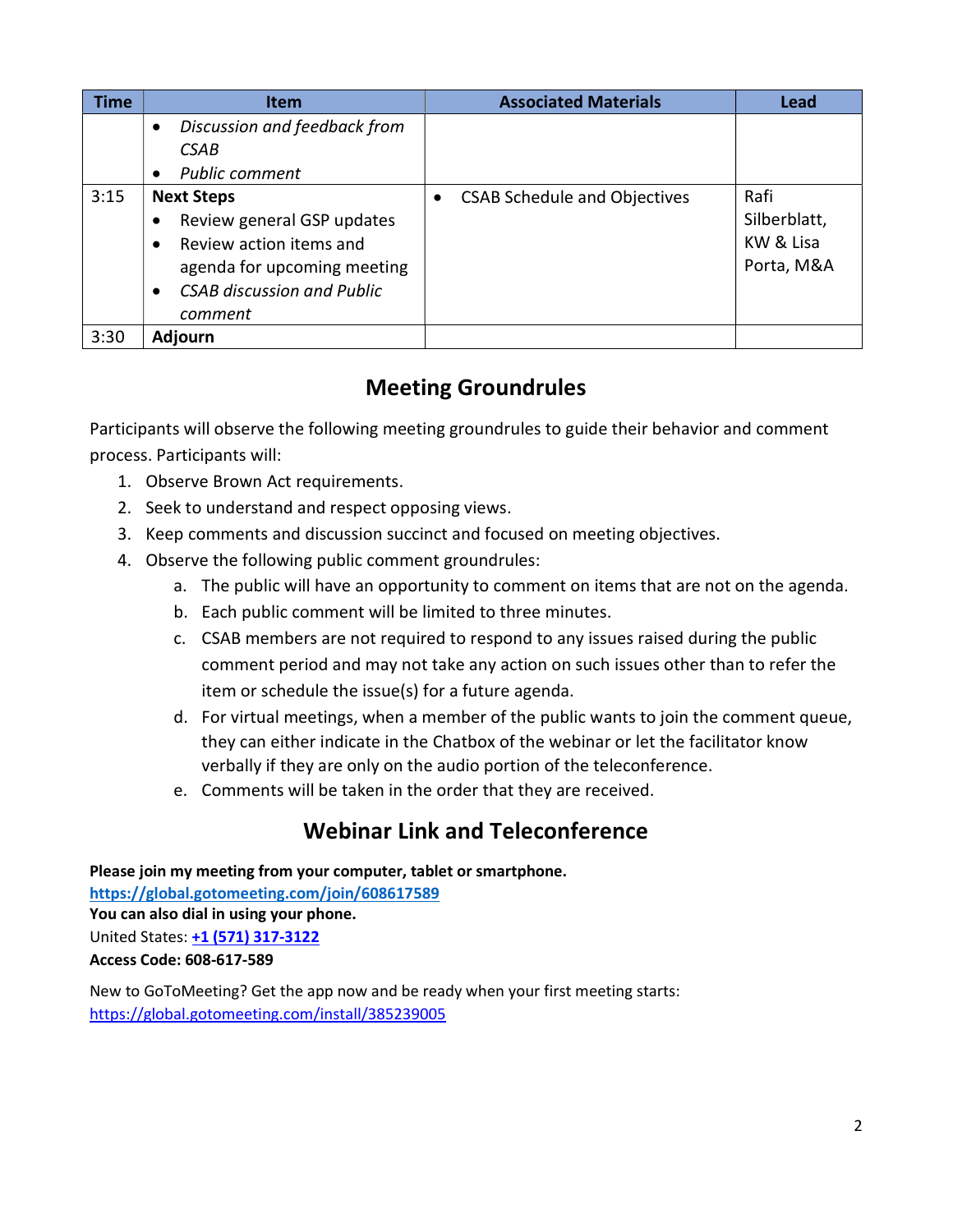### CSAB Schedule & Objectives

The Corning Sub-Basin Advisory Board (CSAB) will meet monthly on the first Wednesday of the month from 1:30 to 3:30 pm. Meetings are planned from April 2020 through approximately December 2021. This meeting schedule outlines the anticipated schedule and the key discussion topics for each meeting. It will be updated to reflect the most current information, as warranted.

| <b>Date</b>      | <b>Key Meeting Topics</b>                                                                                                                                                                                                                                                            | <b>CSAB Meeting Objectives</b>                                                                                                                                                                                                                  |  |  |
|------------------|--------------------------------------------------------------------------------------------------------------------------------------------------------------------------------------------------------------------------------------------------------------------------------------|-------------------------------------------------------------------------------------------------------------------------------------------------------------------------------------------------------------------------------------------------|--|--|
| 2020             |                                                                                                                                                                                                                                                                                      |                                                                                                                                                                                                                                                 |  |  |
| Apr              | <b>CSAB Overview</b><br>$\bullet$<br><b>GSP Development</b><br>$\bullet$<br><b>Groundwater Data</b><br>$\bullet$<br>Overview of Data Management System and<br>$\bullet$<br>Model<br>Sustainable Management Goal Example<br>$\bullet$<br><b>Interests &amp; Concerns</b><br>$\bullet$ | Provide background on Corning GSP framework<br>$\bullet$<br>Collection of groundwater data<br>$\bullet$<br><b>Collection of interests</b><br>Introduce potential Sustainability Goal for<br>$\bullet$<br>Subbasin<br><b>Public Comment</b>      |  |  |
| June             | Draft Hydrogeologic Conceptual Model and<br>$\bullet$<br>groundwater conditions<br>Modeling platform selection<br>$\bullet$<br>GSP review process<br>$\bullet$                                                                                                                       | CSAB Recommendations and questions for<br>$\bullet$<br>Hydrogeologic Conceptual Model and<br><b>Groundwater Conditions</b><br>Make a recommendation on model platform to<br>$\bullet$<br>use for GSP work<br><b>Public Comment</b><br>$\bullet$ |  |  |
| July             | Current and Historical draft Water Budgets<br>$\bullet$<br>Model overview<br>$\bullet$<br>Potential management areas<br>$\bullet$                                                                                                                                                    | Review of what is perceived as historic and<br>$\bullet$<br>current unsustainable groundwater use based on<br>water budget<br><b>Public Comment</b><br>$\bullet$                                                                                |  |  |
| Aug              | <b>Monitoring Networks</b><br>$\bullet$<br>Overview of Sustainable Management<br>$\bullet$<br>Criteria and approach to development<br><b>Draft Sustainability Goal</b><br>$\bullet$                                                                                                  | Answer questions on monitoring networks<br>$\bullet$<br>Gather initial feedback on process for developing<br><b>SMCs</b><br><b>Discuss Sustainability Goal</b><br>$\bullet$<br><b>Public Comment</b><br>$\bullet$                               |  |  |
| Sept             | Groundwater Level SMC discussion #1 -<br>$\bullet$<br>background on Groundwater Levels SMC<br>Proposed approaches for MT and MO<br>$\bullet$                                                                                                                                         | Input on proposed approaches for MT and MO<br>$\bullet$<br>development<br><b>Public Comment</b><br>$\bullet$                                                                                                                                    |  |  |
| Oct 7            | Groundwater Level SMC discussion #2 -<br>$\bullet$<br>proposed groundwater level MT and MO<br>Initial Discussion on Potential Projects and<br>$\bullet$<br><b>Management Actions</b>                                                                                                 | Recommendations on proposed groundwater<br>$\bullet$<br>level MT and MO<br>Input on Projects and Actions<br><b>Public Comment</b><br>$\bullet$                                                                                                  |  |  |
| Nov <sub>4</sub> | <b>Integrated Model Updates</b><br>$\bullet$<br>Overview of current, historical and projected<br>water budgets                                                                                                                                                                       | Answer questions on modeling and water<br>budgets<br><b>Public Comment</b><br>$\bullet$                                                                                                                                                         |  |  |
| Dec 2            | Open Discussion on GSP Sections 1 and 2<br>$\bullet$                                                                                                                                                                                                                                 | Receive feedback on Draft GSP Sections 1 and 2<br>$\bullet$<br>provided and available on Corning GSP website<br>Answer any additional GSP questions<br>$\bullet$                                                                                |  |  |
| 2021 - Proposed  |                                                                                                                                                                                                                                                                                      |                                                                                                                                                                                                                                                 |  |  |
| Jan 6            | Open Discussion on GSP Section 3<br>$\bullet$                                                                                                                                                                                                                                        | Receive feedback on Draft GSP Section 3 provided<br>$\bullet$<br>and available on Corning GSP website<br>Answer any additional GSP questions<br>$\bullet$                                                                                       |  |  |